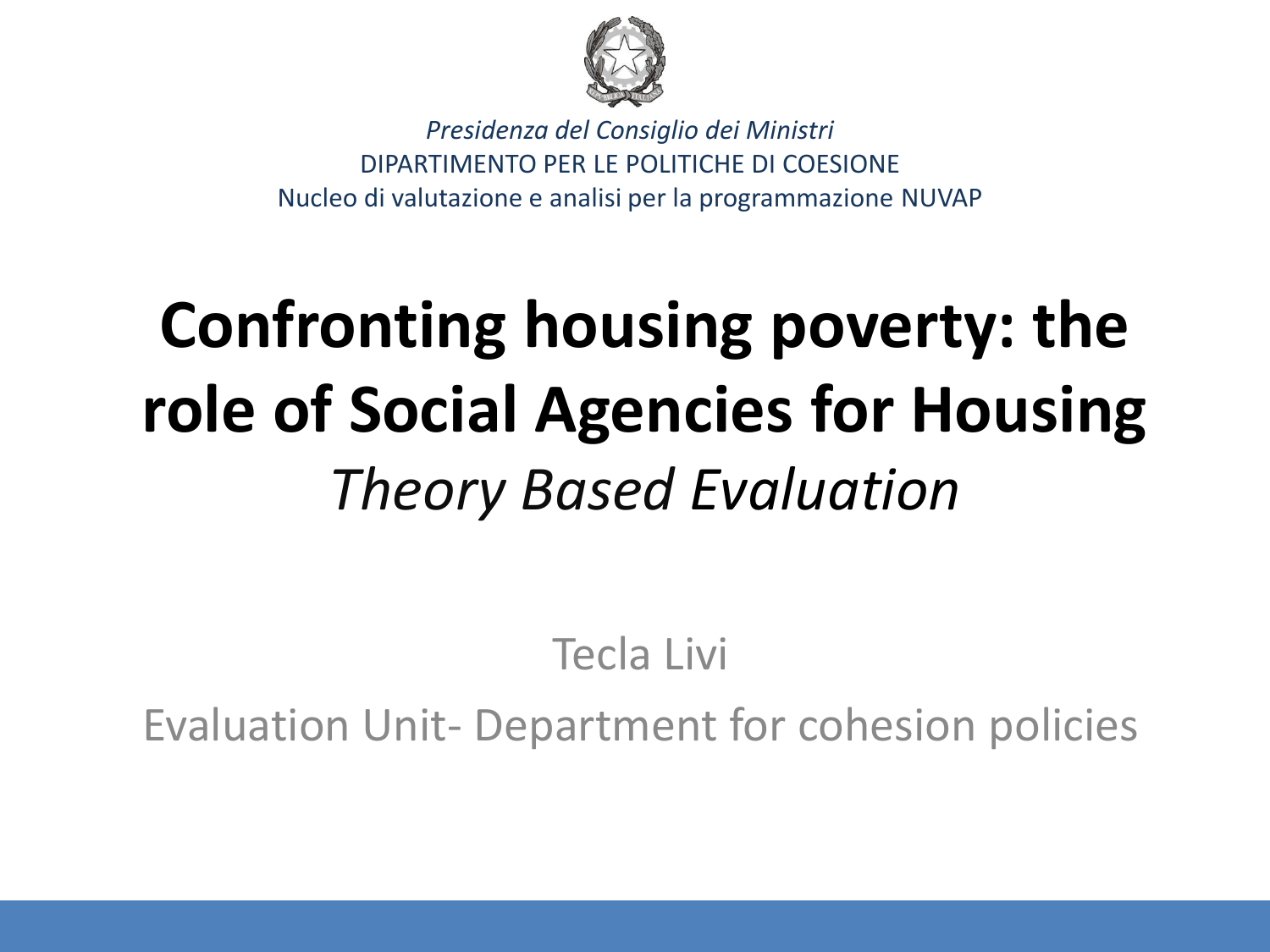- The **MULTI-FUND NATIONAL OPERATIONAL PROGRAMME METROPOLITAN CITIES 2014-2020 (NOP METRO**) enacts a key portion of the Sustainable Urban Development (SUD) in the Italian PA 14/20, in the framework of European Urban Agenda for cohesion policies. The OP is aimed at **strengthening the role of metro territories.**
- **URBAN AGENDA DRIVERS**

The NOP METRO operates on the **14 metropolitan cities** to strengthen and improve the services offered to residents and city users and is focuses on **two strategic drivers**: (RM)

**GE** 

**BO** 

**NA** 

**SMART CITY** *for the redesign and modernization of public*  services through the digital agenda and a more *efficient/sustainable energy and mobility management.* **SOCIAL INNOVATION** *for the inclusion of the fragile population segments and disadvantaged neighborhoods through services (ESF) and infrastructures (EDRF)*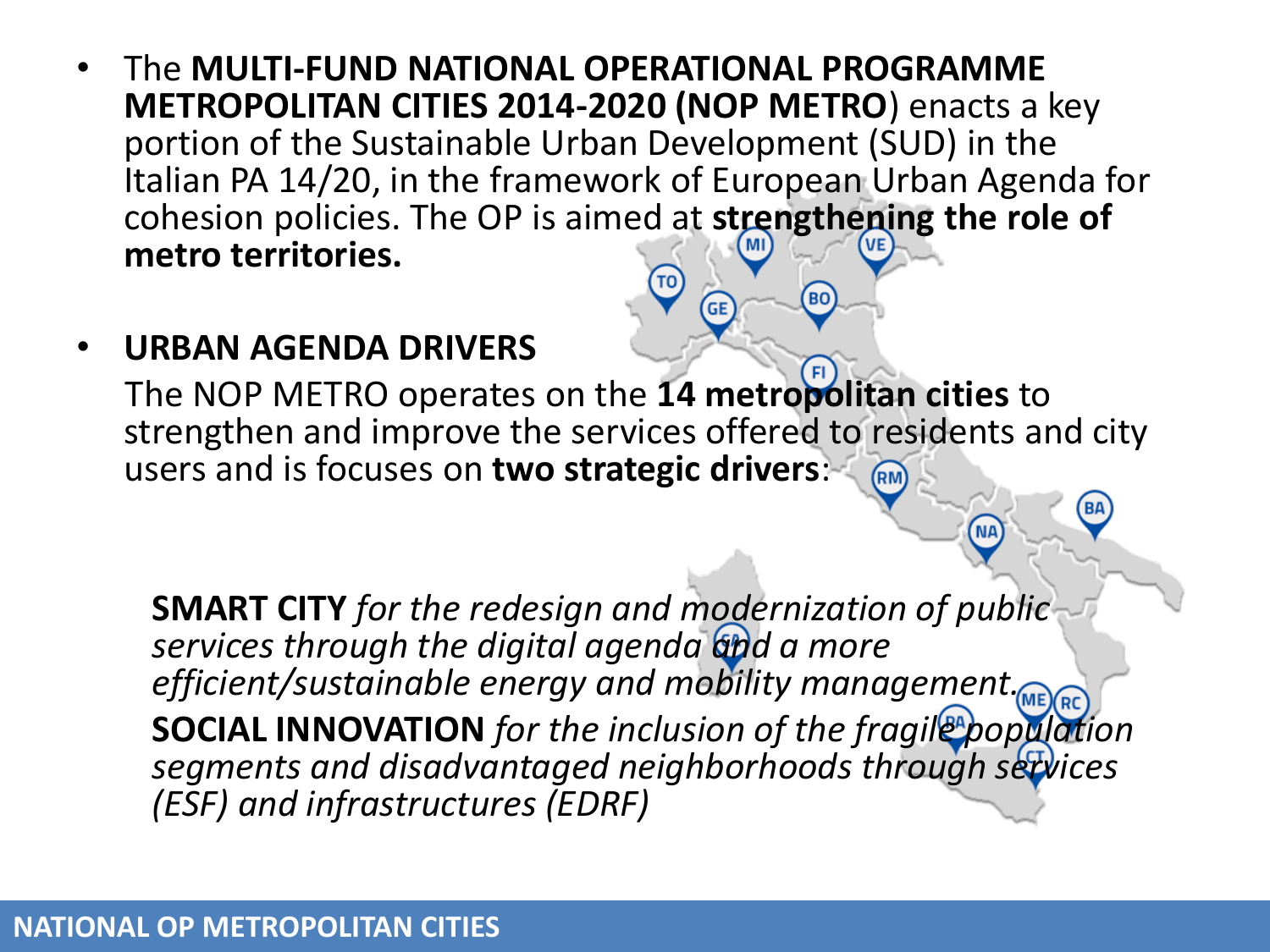The NOP METRO supports specific priority actions within **A NATIONAL OVERALL STRATEGIC FRAMEWORK** for the metropolitan cities, addressing some of the main challenges such territorial contexts are facing

# **ORGANISATIONAL STRUCTURE**

• The **Agency for Territorial Cohesion** in Central Govt. acts as **Managing Authority**

- The **14 provincial capitals of metropolitan area** have been identified as **Urban Authorities (UA) and Intermediate bodies according to art. 7 ERDF Reg.**
- • **beneficiaries** are: **council administrations;**  meti  **public authorities; third sector, citizens' associations**

<http://www.ponmetro.it/>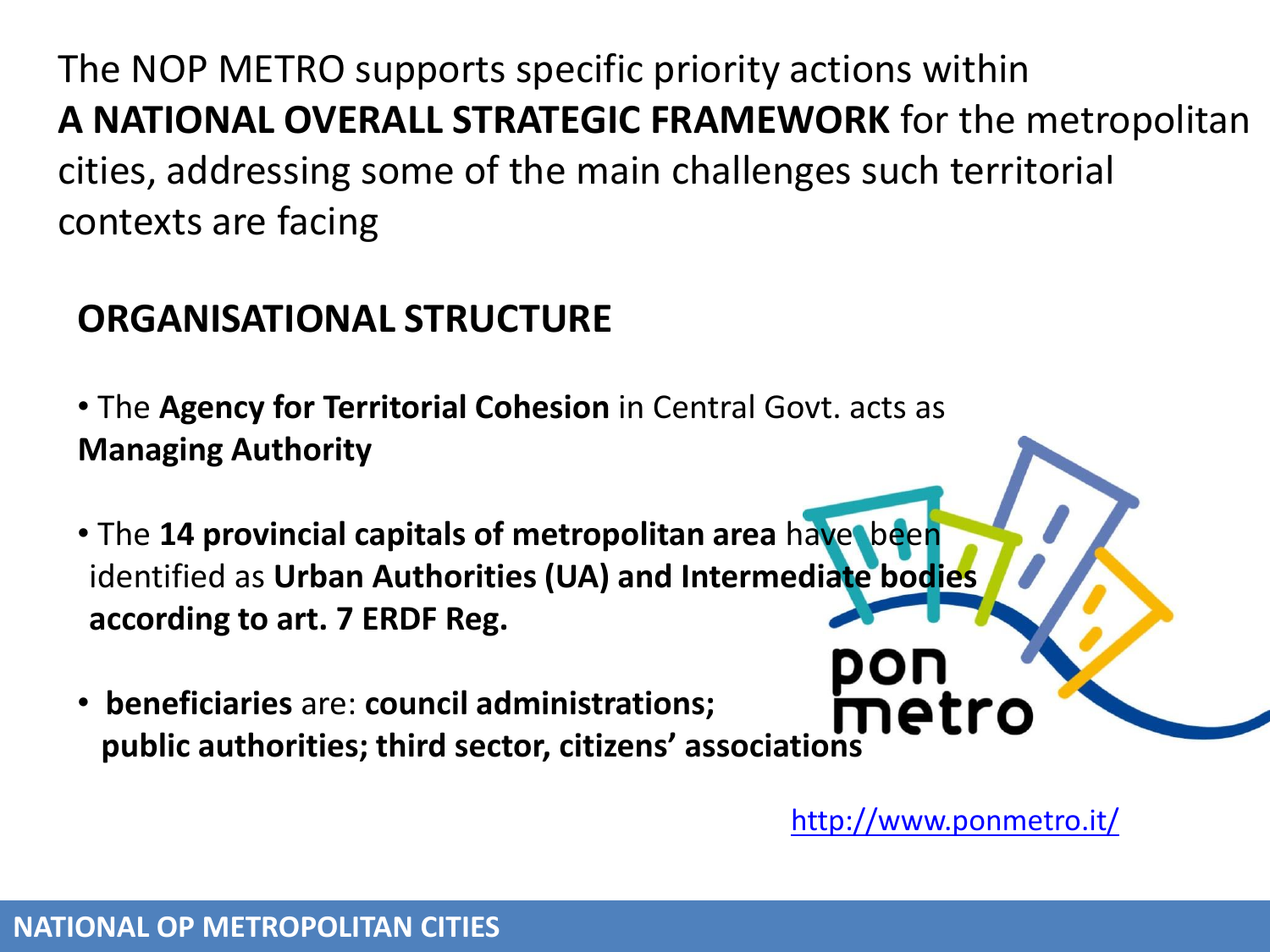#### **PRIORITY AXES** of NOP METRO

- **AXIS 1 (OT2)** *Digital metropolitan Agenda (EDRF)*
- **AXIS 2 (OT 4)**  *Sustainable energy and urban mobility (ERDF)*

# **SMART CITY**

- **AXIS 3 (OT9)** *social inclusion services (ESF)*
- **AXIS 4 (OT9)** infrastructures *for social inclusion (ERDF)*



• *AXIS 5 technical assistance (ERDF)*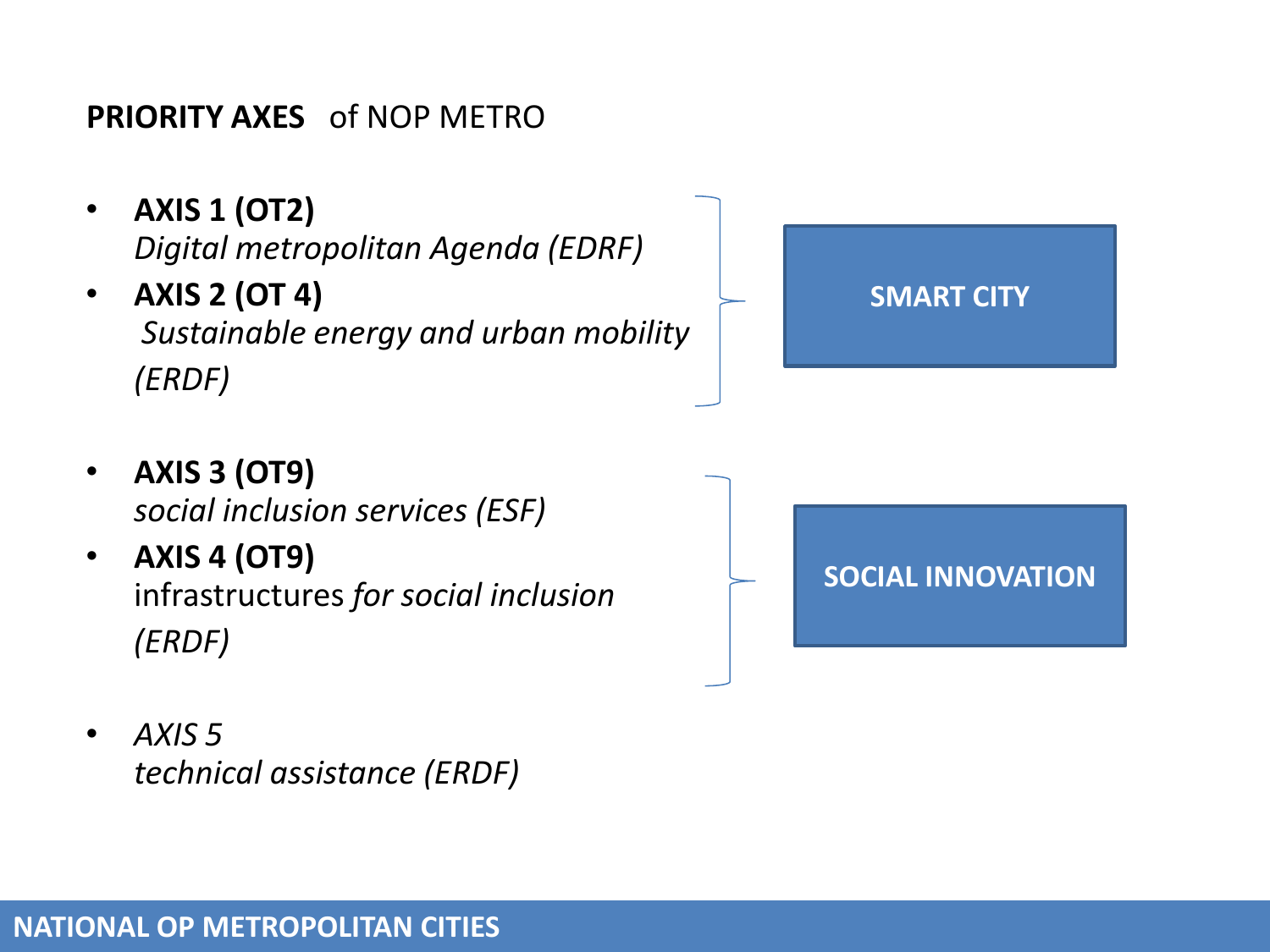#### **BUDGET**

The total budget of the program amounts to **892.9 MILLION €** of which  $\epsilon$  588.1 MLN contribution from EU funds (ERDF € 445,7 MLN, the ESF  $\epsilon$ 142,3 MLN).



#### Dotazione finanziaria per Asse

| Asse              | <b>Descrizione (OT)</b>                                           | Dotazione $(E)$ |
|-------------------|-------------------------------------------------------------------|-----------------|
| ASSE <sub>1</sub> | Agenda digitale metropolitana (OT 2)                              | 151,982,830     |
| ASSE <sub>2</sub> | Sostenibilità dei servizi pubblici e della mobilità urbana (OT 4) | 318.288.000     |
| ASSE <sub>3</sub> | Servizi per l'inclusione sociale (OT 9 - FSE)                     | 217.193.592     |
| ASSE 4            | Infrastrutture per l'inclusione sociale (OT 9 - FESR)             | 169.751.580     |
| ASSE <sub>5</sub> | Assistenza tecnica                                                | 35.717.332      |
| <b>Totale</b>     |                                                                   | 892.933.334     |

Cities supported by NOP METRO **are in different categories of regions**. **The 6 cities located in less developed regions receive the largest share of the budget.**

#### **NATIONAL OP METROPOLITAN CITIES**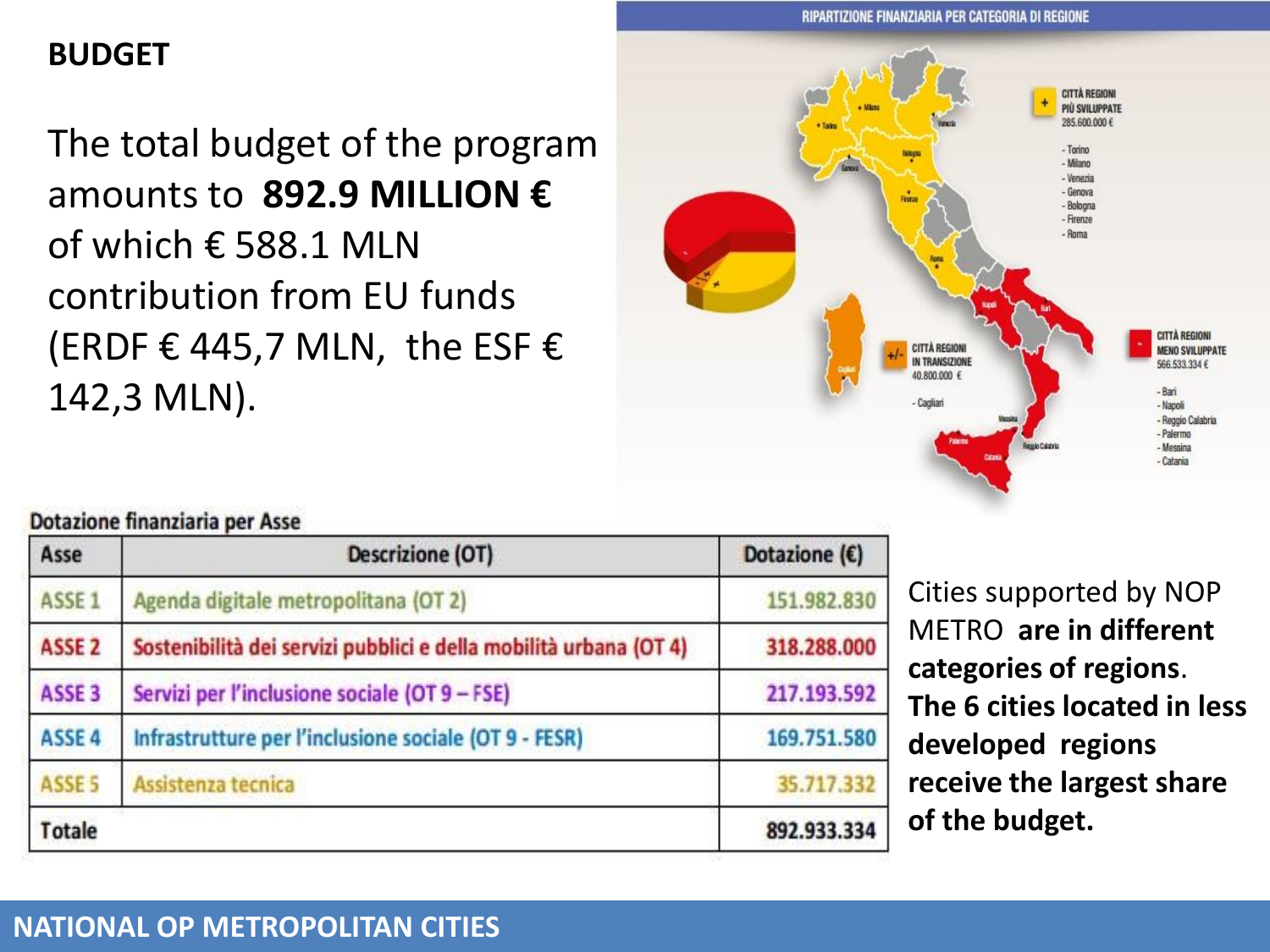# **HOUSING DEPRIVATION: BACKGROUND** • Since the crisis, urban centres

Affitto e famiglie

a basso reddito

50.000 Stima delle persone senza dimora nel 2015

di privatizzazione



Le famiglie che spendono

più del 20% del proprio

**Nel 2004** 

**Nel 2014** 

Dove vivono le famiglie italiane?



- are experiencing **widespread and severe forms of housing deprivation**, mainly linked with the emergence of **new forms of urban poverty**
- •In order to reduce housing deprivation, **a number of measures** were implemented, at the national, regional and, especially, city levels.
- In 2014 the Italian Govt. launched the **Housing Plan**

•Still, **most innovative solutions** were established **at the local level**

#### **MEASURES TO DEAL WITH HOUSING POVERTY**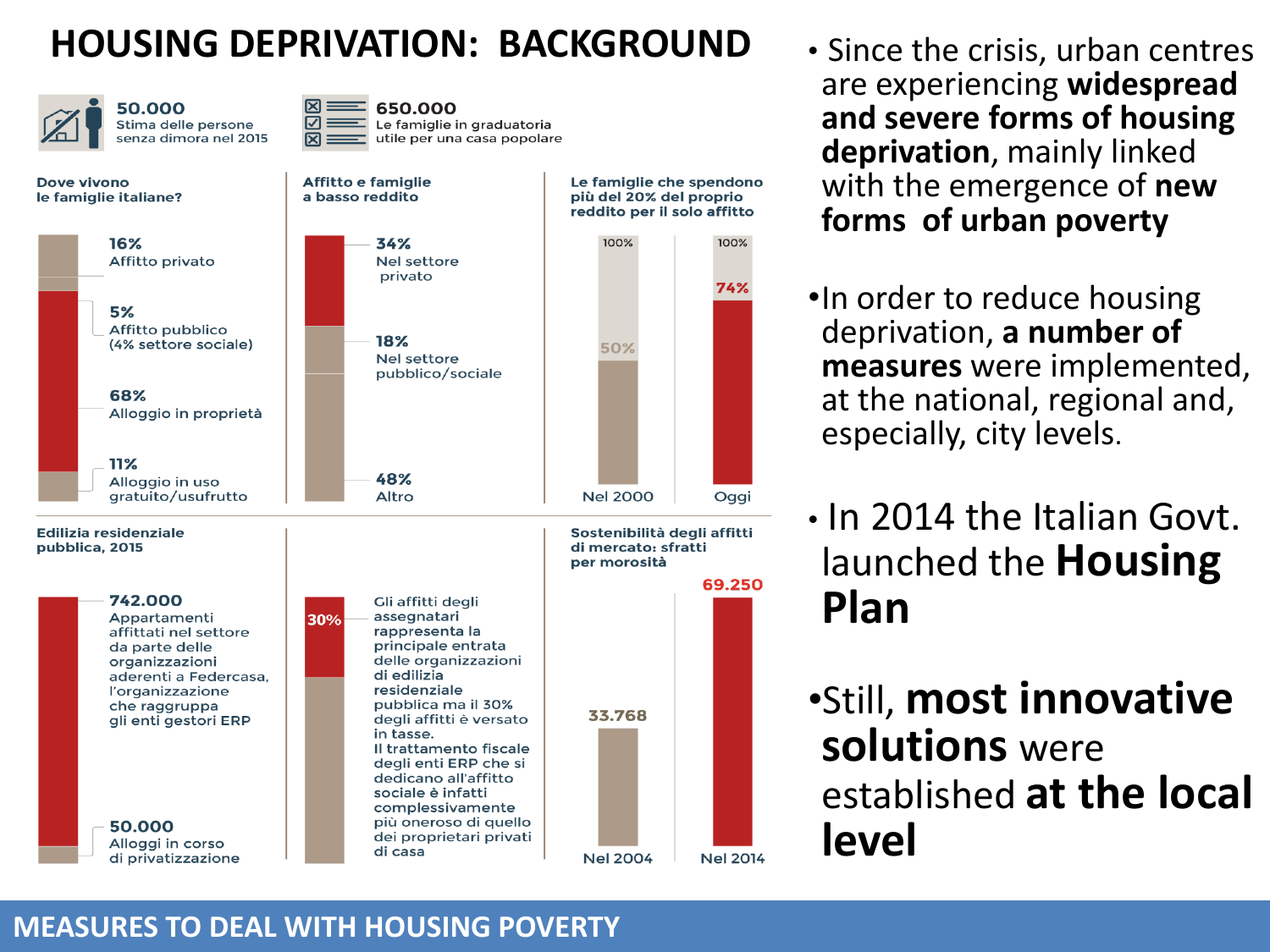#### **THE HOUSING PLAN**

- The **Housing Plan** is an attempt to coordinate conventional and innovative interventions in order to diminish housing deprivation
- new measures include:

the National Fund to support the housing rent

the Fund aimed at supporting tenants in arrears

incentives to bring on the market vacant houses at an agreed rent (for private owners: tax discounts, other fiscal advantages on rent revenues, guarantee funds, etc.)

actions to fight the unauthorised occupation of SPH and their own redemption

actions to support the purchase of social housing by tenants

• Special attention has also been granted **to support organisational set up development** to ensure effective coordination of these measures in different urban and metropolitan contexts, through '**Social Agencies for Housing**' (SAH), a new model…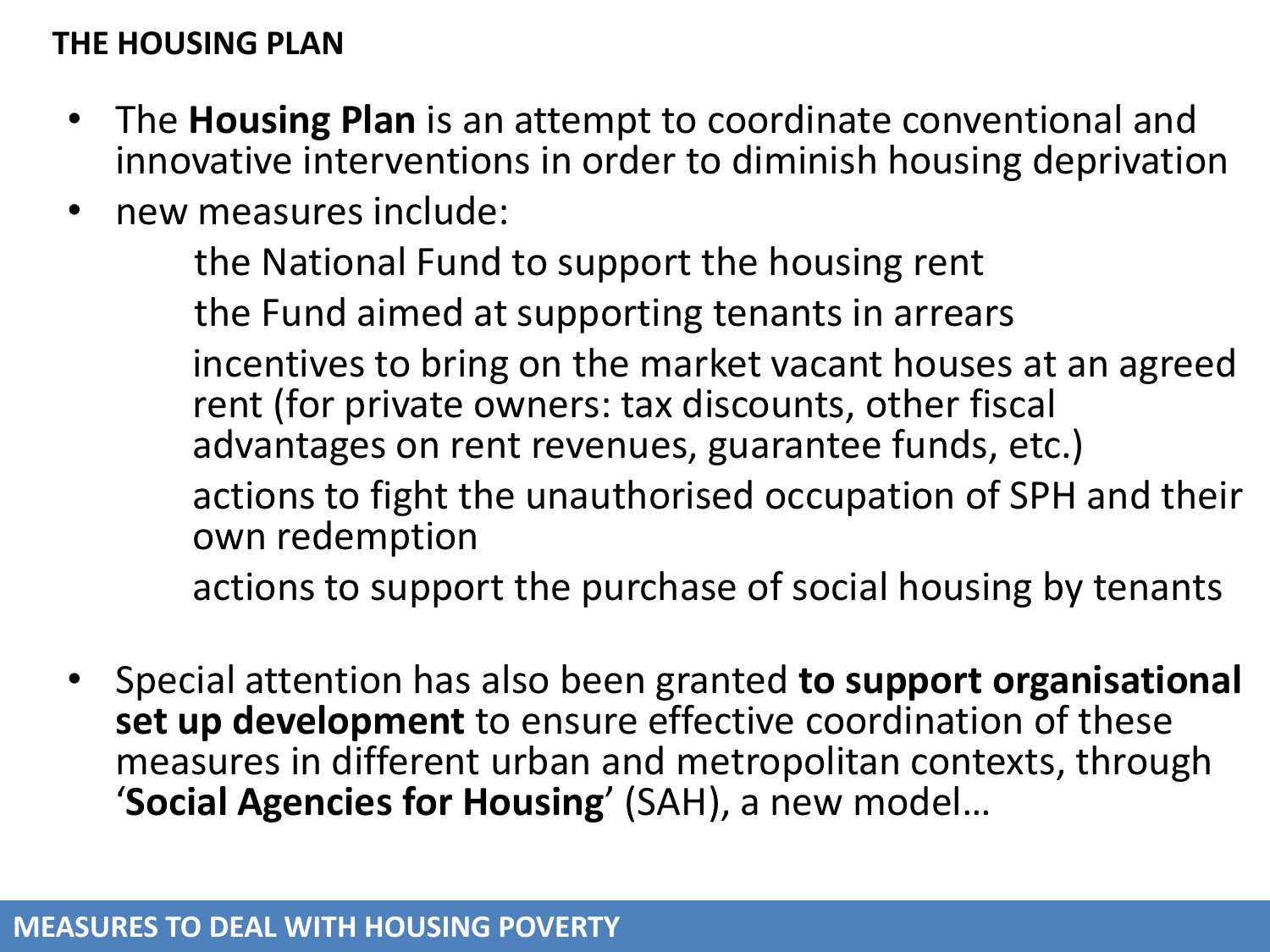NOP METRO funds the implementation of housing measures (introduced by the Housing Plan) in the 14 cities providing methodological and operational support to local authorities and encouraging experimentation and exchange of practices within a common national framework.

# **PROGRAM THEORY**

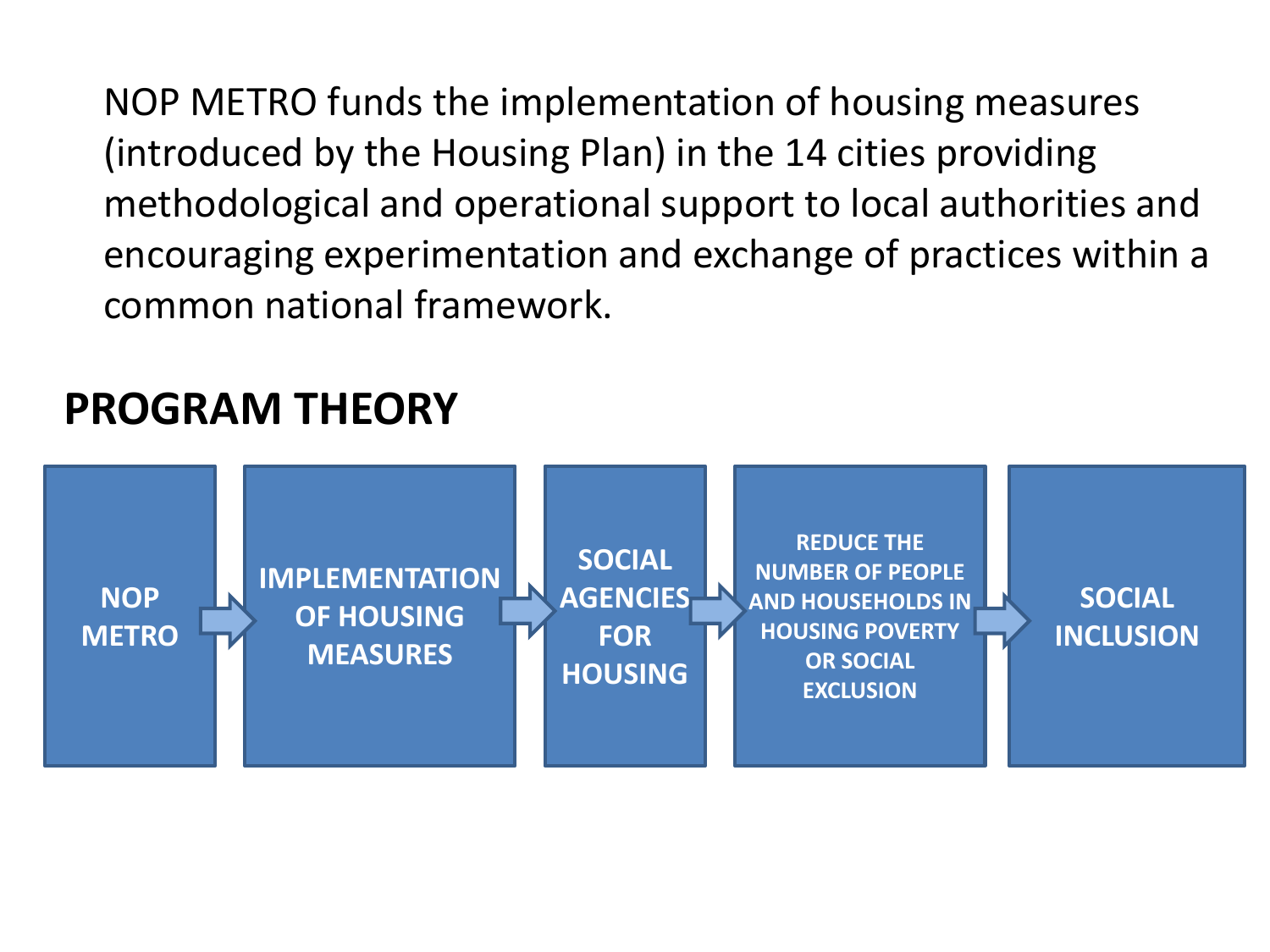### **PROGRAM THEORY**

• The persistence of the economic and occupational crisis strongly affected the social service system, highlighting its inadequacy in facing citizens' emerging needs, leading **to rethink, rationalize and target service design and provision**



**REDUCE THE NUMBER OF PEOPLE AND HOUSEHOLDS IN HOUSING POVERTY OR SOCIAL EXCLUSION**

• Specific solutions (housing led e housing first)

• Employment and other social service package (e.g elderly, disabilities)

**MANAGE HOUSING VULNERABILITY AND PREVENT HOUSING POVERTY** 

**MEASURES TO DEAL WITH HOUSING POVERTY: experimenting more integration among different actions**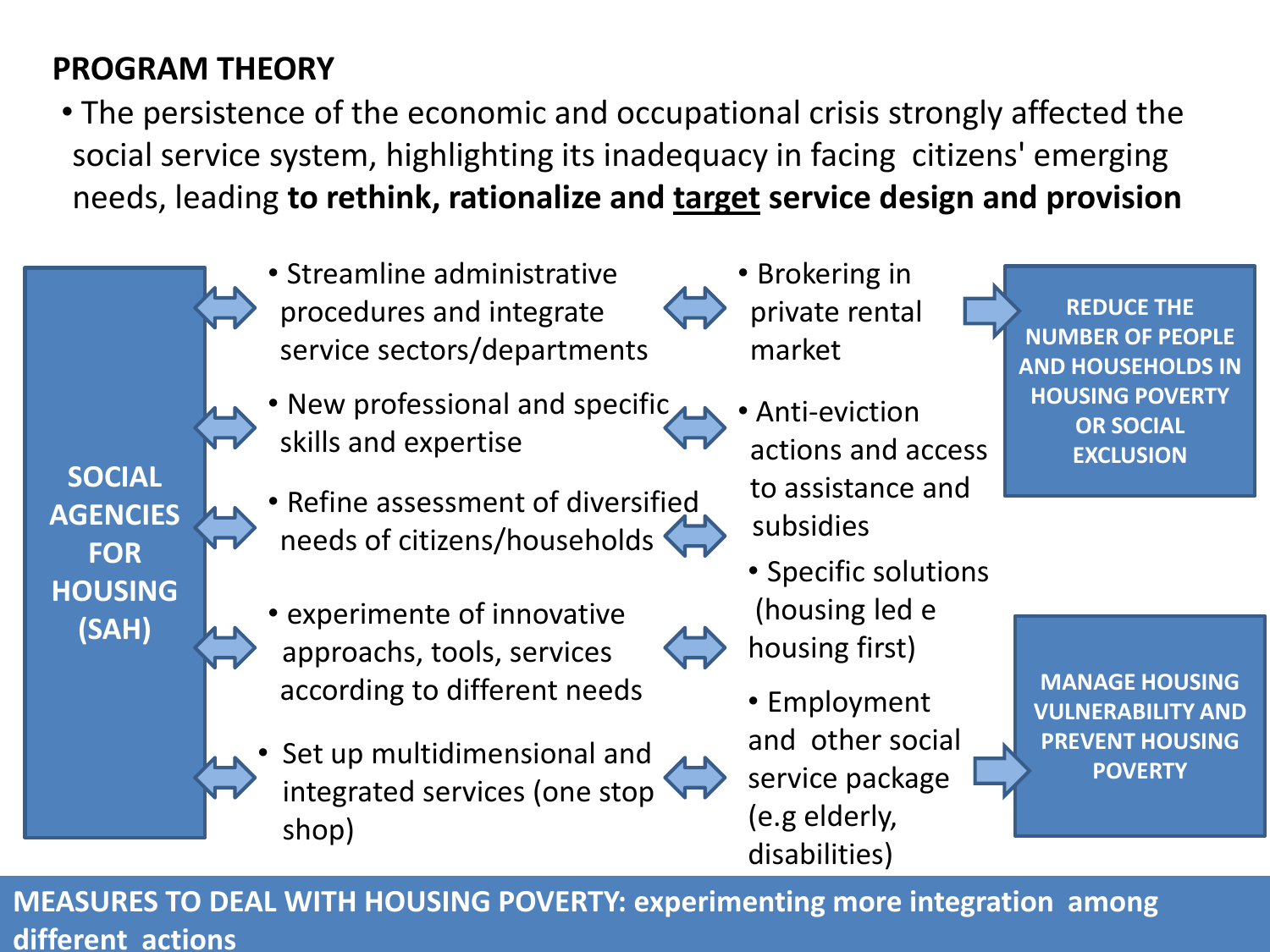# **PROGRAM THEORY**

**SOCIAL** 

**AGENCIES** 

**FOR** 

**HOUSING**

• These "integrated" housing measures **will be implemented according to each city's organizational structure, but all aim at creating a 'One Stop Shop' for service provision. Examples:**

> **TORINO, GENOVA, BOLOGNA** have already implemented SAH, and will experiment innovative actions to reinforce existing services, encouraging community welfare and social innovation and will expand the SAH to the municipalities of the metropolitan area

**BARI** is going to set up an overall integrated strategy coordinated by Porta Futuro (centre for job services) **MILANO** will reinforce existing services for specific target (e.g. disabilities, …) and social innovation

**REGGIO CALABRIA, CATANIA, CAGLIARI, starting from scratch,** aim at reinforce administrative processes and integration of sector offices, transforming Department-Centric Approach to Customer-Centric Approach

**RETHINKING WELFARE POLICIES** 

#### **MEASURES TO DEAL WITH HOUSING POVERTY**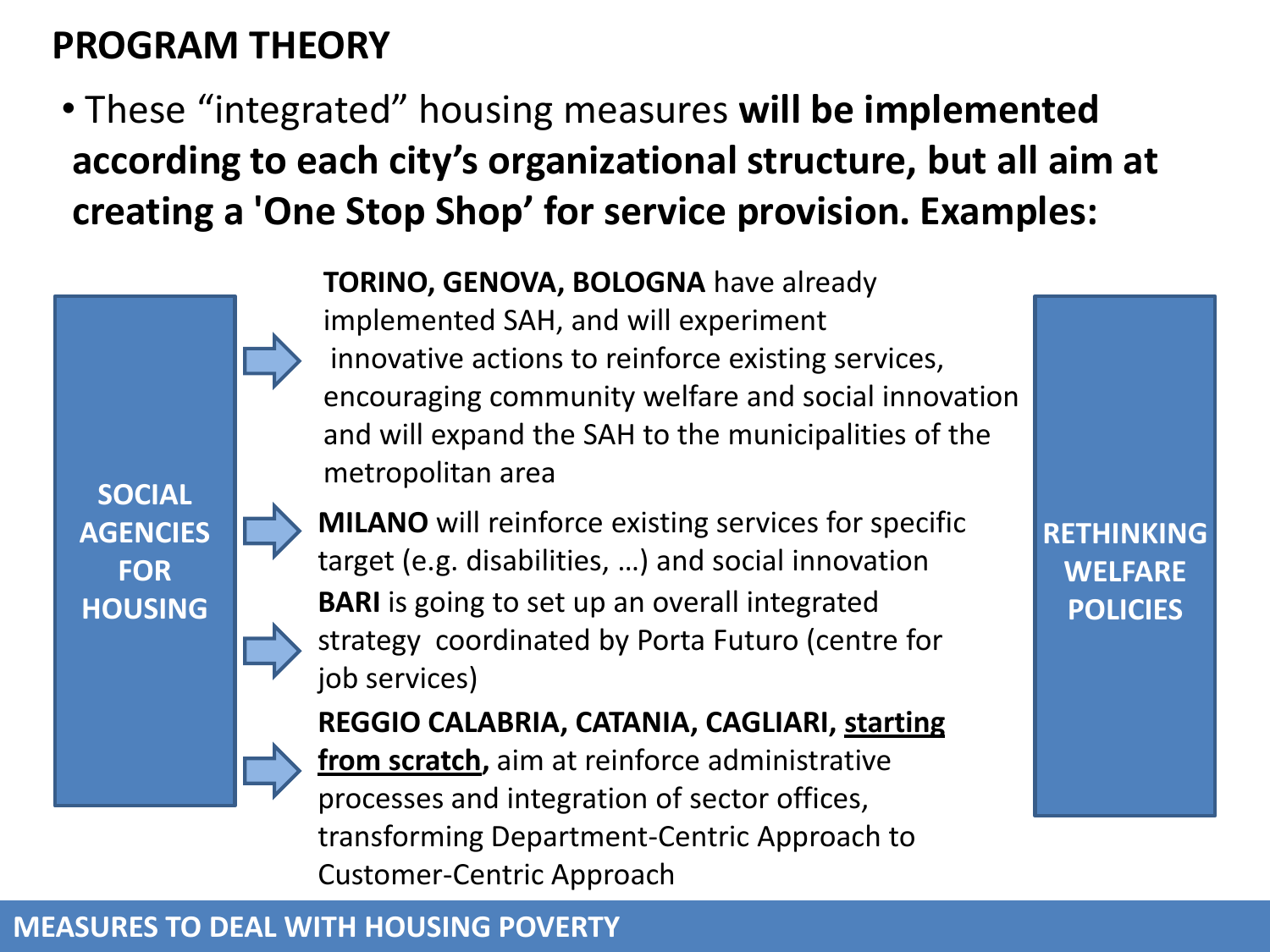#### **PROGRAM THEORY: INVESTMENT INTEGRATION ERDF/ESF**

Service innovation, diversification and customization (ESF) integrated with infrastructure investment for **expansion/renovation of public housing stock (ERDF)**



#### **MEASURES TO DEAL WITH HOUSING POVERTY**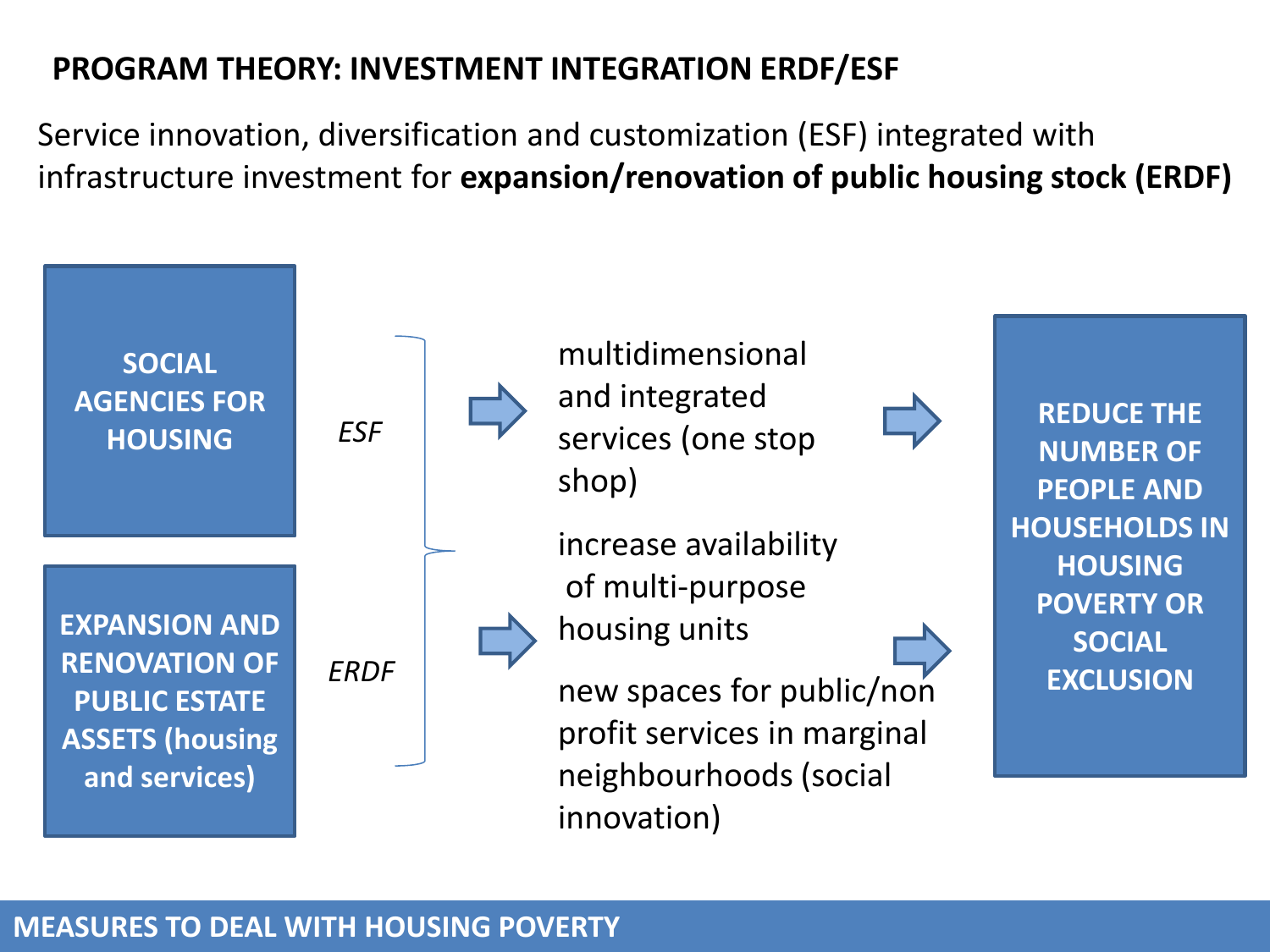**RISK**

Ineffective assessment of household needs

Failing in integration of city depts.

between Axis 3 and 4  $\sim$   $\sim$   $\sim$   $\sim$   $\sim$  Thematic working

Weakness of local welfare systems (southern cities)

Lack of innovation ecosystem

**PROGRAM THEORY REDUCE THE NUMBER OF PEOPLE AND HOUSEHOLDS IN HOUSING POVERTY OR SOCIAL EXCLUSION**

**OPPORTUNITIES**

Uniform national strategy

multi-dimensional 'one stop shop' ensuring the access to a number of service

**SOCIAL** 

**AGENCIES FOR** 

**HOUSING**

new housing, public spaces and social economic infrastructures in Lack of integration and all number of service and SPH neighbourhoods cities

**EXPANSION AND** 

**RENOVATION OF** 

**PUBLIC ESTATE** 

**ASSETS**

Fruitful and operational exchange between

groups

**Lack of uniformity in the cities' starting conditions (strong and weak)** 

**CONTEXT**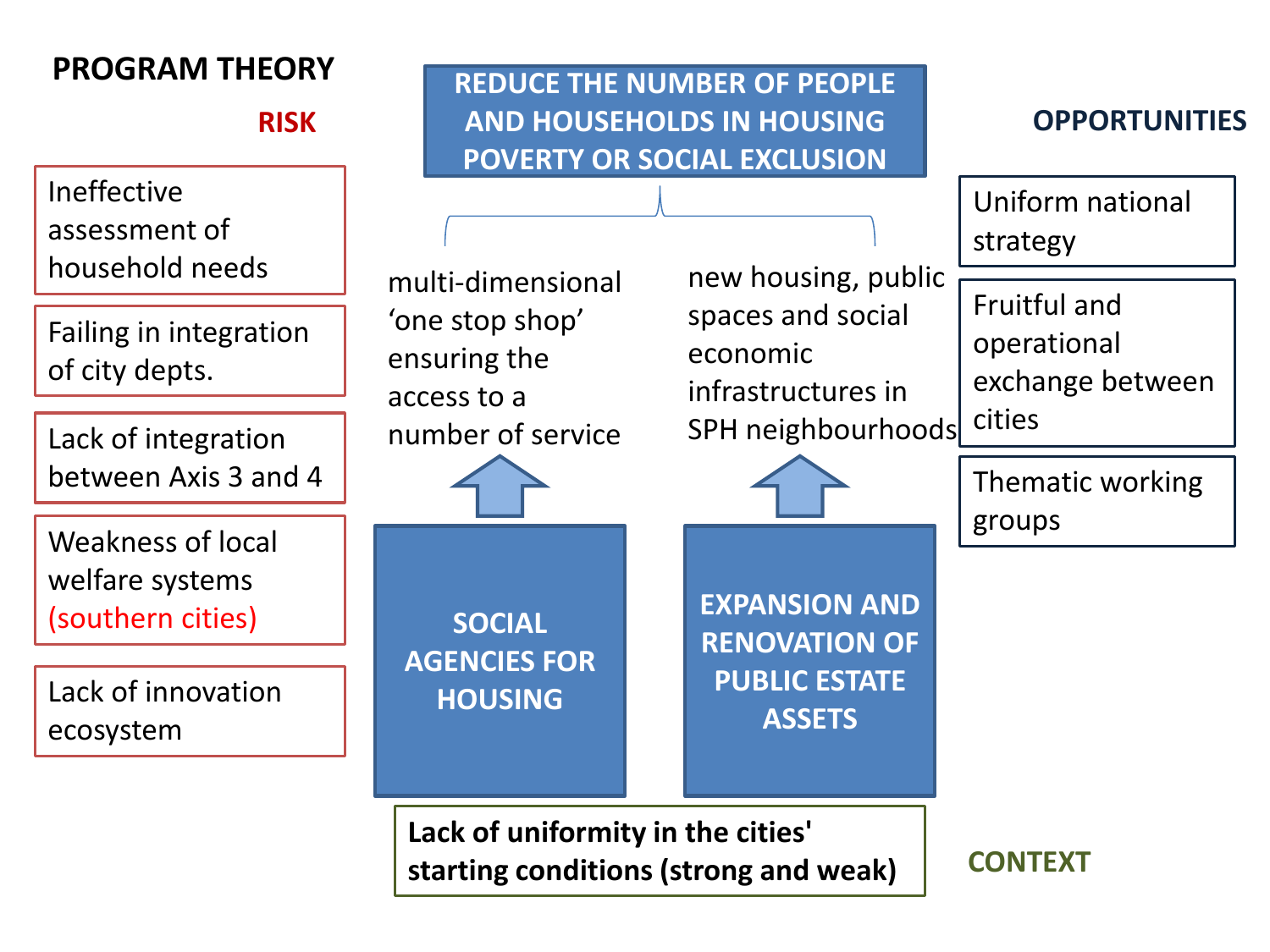#### **EXPECTED OUTPUTS**

#### **SOCIAL INCLUSION**

• *integrated path for job, social, educational, health care placement and housing supplement for 3,904 low-income individuals and for 5,855 individuals with severe forms of distress*  •*creation and/or requalification of 2,270 apartments for families with special social and economic fragility*

- *restoration of 35,600 square meters of unused buildings to host social services*
- *support to 644 projects implemented by active actors in welfare or NGOs involved in target areas*
- *integrated programs for 485 individuals belonging to the Rom, Sinti and Camminanti , communities*

• *low-threshold services and emergency social intervention for 1,811 homeless*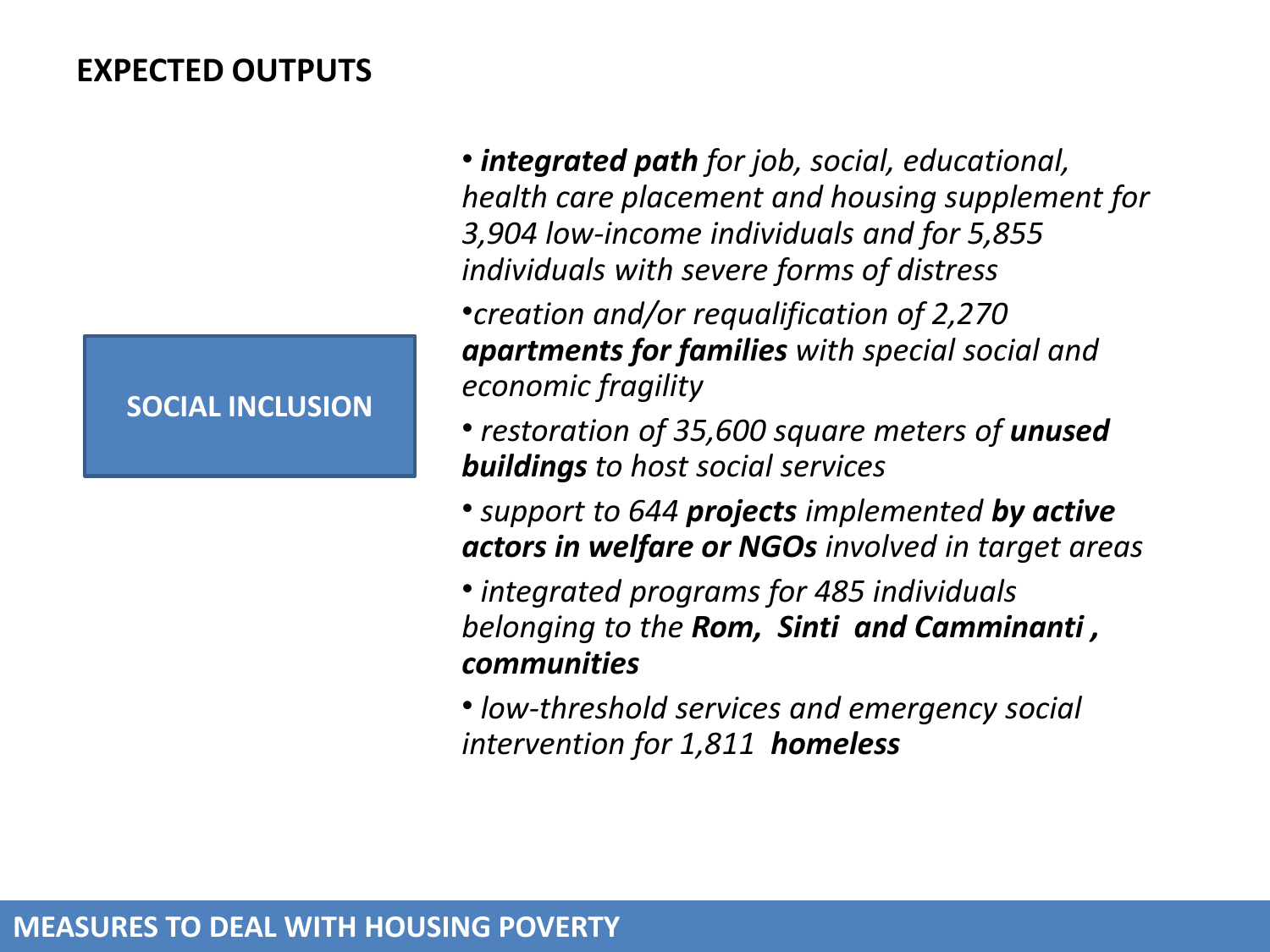#### **OBJECT OF THE EVALUATION**

- The **Social agencies for housing** is **the main object of evaluation** in the area of integrated policies to confront housing poverty
- The **organizational and operational solutions** adopted to confront housing poverty and the ways in which **infrastructure interventions will be integrated with services** for social inclusion, will be investigated
- **Given the experimental nature of financing housing policies with ESI funds, the evaluation may produce a significant increase in knowledge and may help to orient future decisions**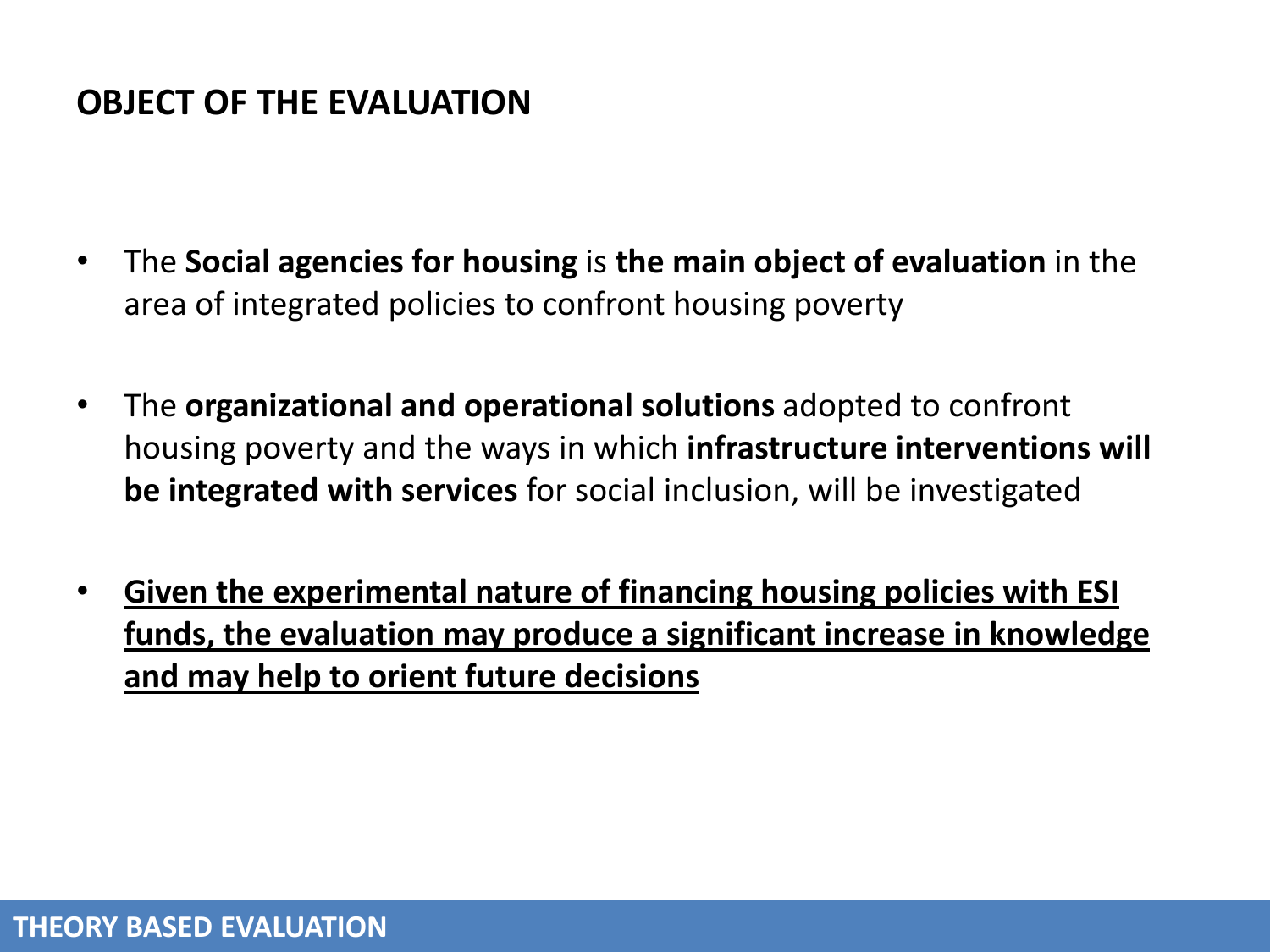#### **MAIN RESEARCH QUESTIONS** *IMPLEMENTATION PROCESS*

- a) What are the structure and functions of Social Agencies for Housing in the different municipalities? How have services been expanded to the municipalities of the metropolitan area and what are the results of this operation? What value added for Social Agencies for Housing compared to other possible solutions to provide municipal services?
- b) Based on a set of horizontal indicators, what are the outcomes achieved in different cities to prevent housing poverty (e.g. have synergies been activated following the integrated approach of the ESF and ERDF axis ? What is the contribution of the OP to the recovery and reuse of buildings compared to similar experiences carried out in Italy and Europe ?
- c) Have the actions been integrated in order to optimize the use of available resources?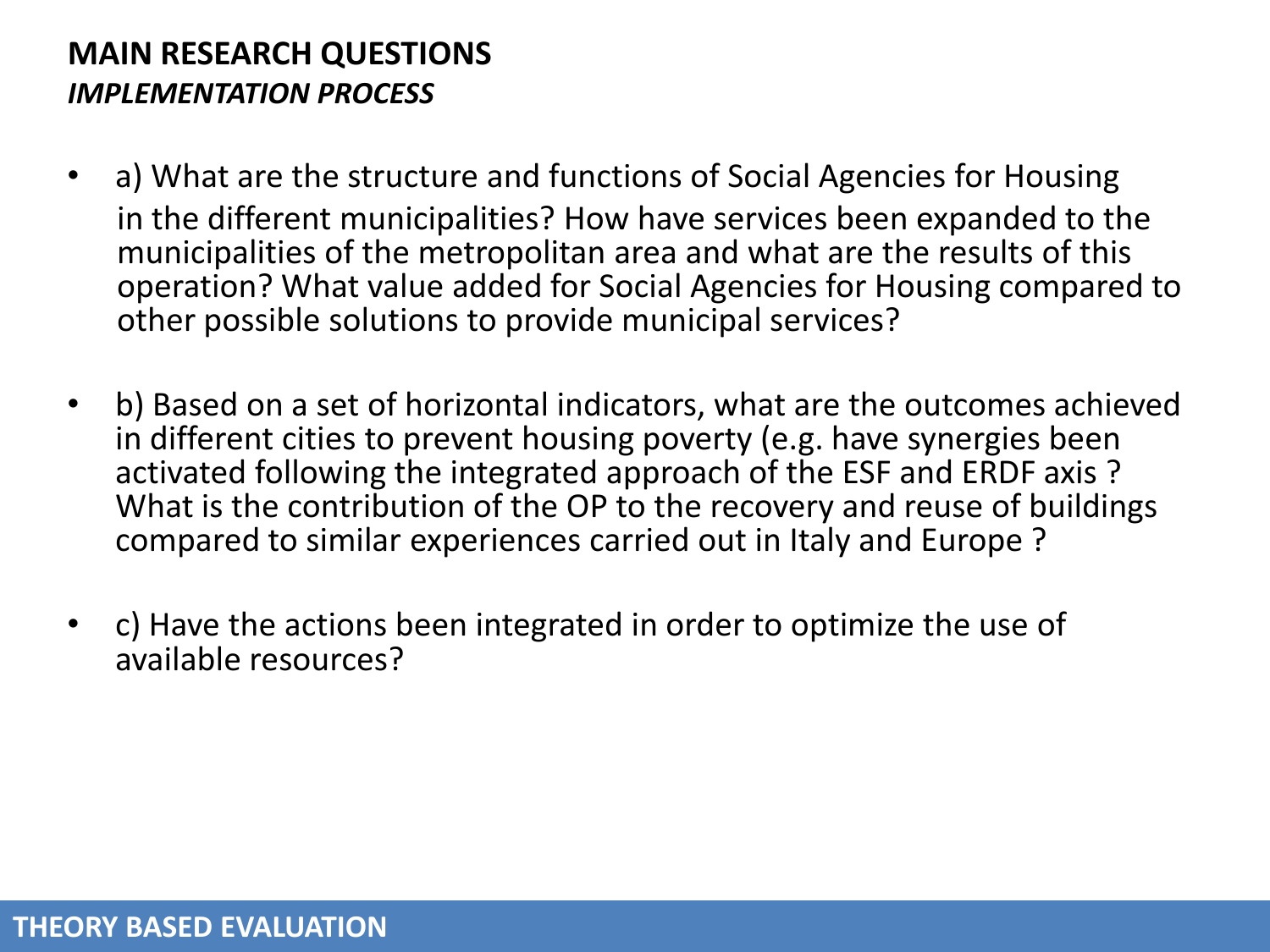# **MAIN RESEARCH QUESTIONS** *PROGRAM EFFECTIVENESS*

- d) What factors define the effectiveness of the OP (in the short- and long-term) in reducing housing problems of different target groups ( e.g. age, working and economic conditions, psychological problems, homelessness, etc.)?
- e) What is the contribution of the OP to the recovery and reuse of unused property in compliance with the integrated and sustainable urban planning, and in comparison to similar experiences carried out in Italy and Europe?
- f) **Innovative actions for institutional empowerment, integrated service provision, cost efficiency, and publicprivate cooperation: do they show potential for transferability and replicability?**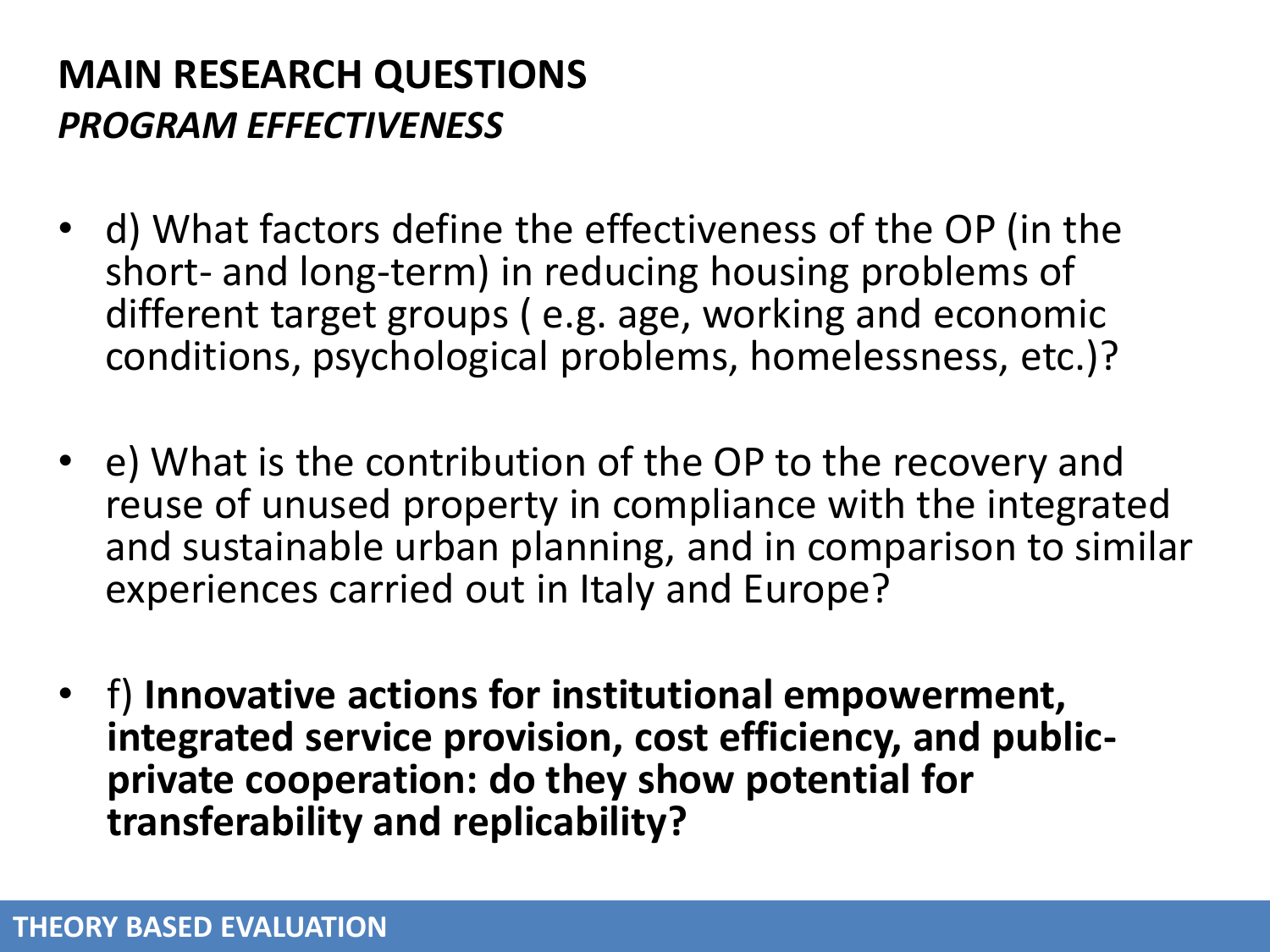# **EVALUATION DESIGN**

The evaluation will assess the **effectiveness of the integrated actions in bringing** change in facing housing deprivation. The evaluation will also assess which mechanisms, adopted in different contexts, seems best to achieve the specific objectives and the OP progress towards target achievement

Investigation of:

- organizational framework and services provision in implemented measures
- key success elements of Social Agencies for Housing and services provision, also in comparison with previous experiences in various cities
- the management of different services (i.e. social, health, employment, …) and the way they operate to build an integrated reference point for beneficiaries (v. "one stop shop" multi-dimensional).
- Sinergies between Axis III-ESF and Axis IV-EDRF resulted by integrated multifund approach